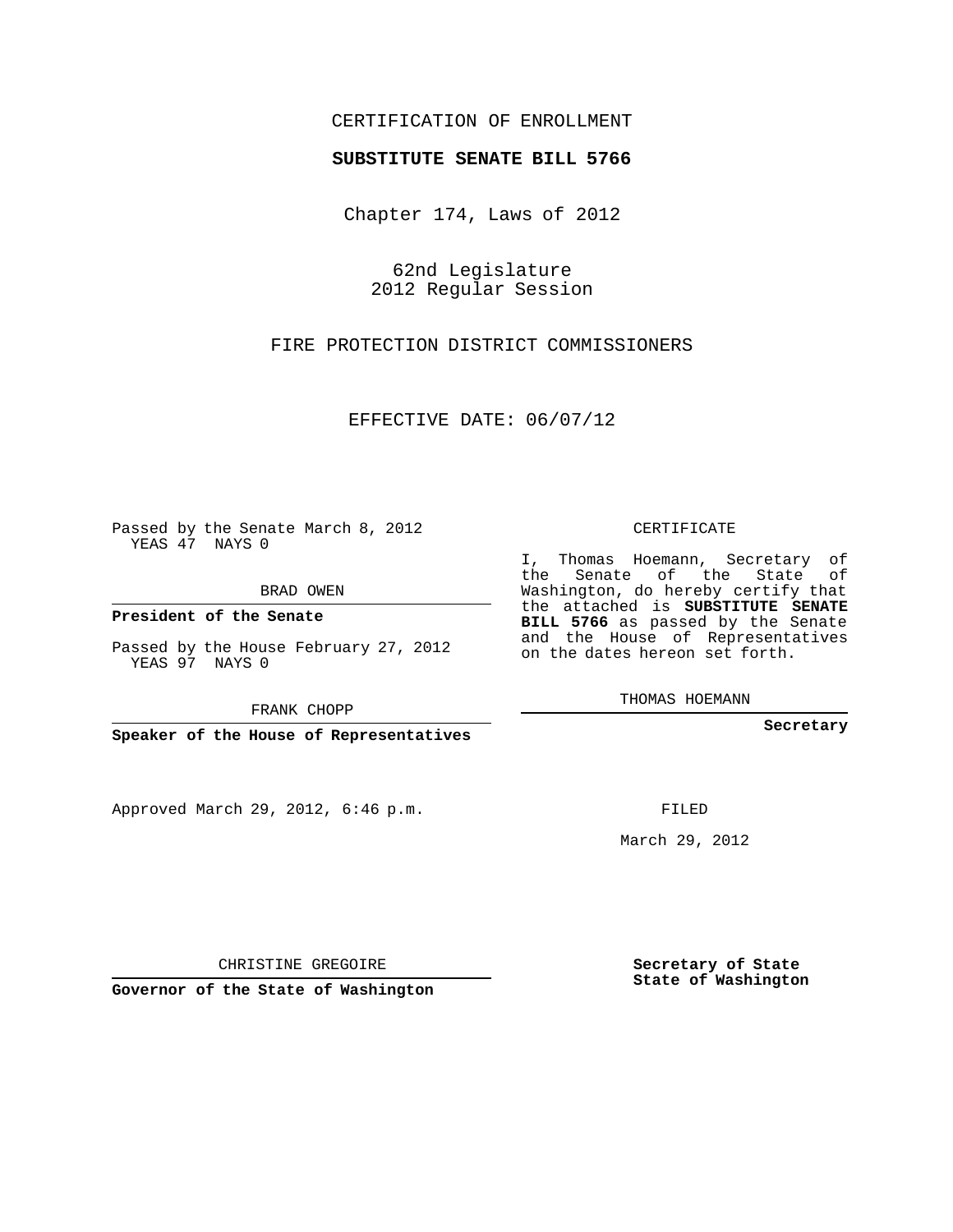## **SUBSTITUTE SENATE BILL 5766** \_\_\_\_\_\_\_\_\_\_\_\_\_\_\_\_\_\_\_\_\_\_\_\_\_\_\_\_\_\_\_\_\_\_\_\_\_\_\_\_\_\_\_\_\_

\_\_\_\_\_\_\_\_\_\_\_\_\_\_\_\_\_\_\_\_\_\_\_\_\_\_\_\_\_\_\_\_\_\_\_\_\_\_\_\_\_\_\_\_\_

AS AMENDED BY THE HOUSE

Passed Legislature - 2012 Regular Session

**State of Washington 62nd Legislature 2012 Regular Session**

**By** Senate Government Operations, Tribal Relations & Elections (originally sponsored by Senators Roach and Pridemore)

READ FIRST TIME 02/21/11.

 1 AN ACT Relating to fire protection district commissioners; and 2 amending RCW 52.14.010, 52.14.020, 52.14.013, 52.14.015, and 52.14.017.

3 BE IT ENACTED BY THE LEGISLATURE OF THE STATE OF WASHINGTON:

 4 **Sec. 1.** RCW 52.14.010 and 2007 c 469 s 2 are each amended to read 5 as follows:

 The affairs of the district shall be managed by a board of fire commissioners composed initially of three registered voters residing in the district except as provided in RCW 52.14.015 and 52.14.020. Each 9 member shall each receive ((ninety)) one hundred four dollars per day 10 or portion thereof, not to exceed ((eight)) nine thousand ((six)) nine 11 hundred ((forty)) eighty-four dollars per year, for time spent in actual attendance at official meetings of the board or in performance of other services or duties on behalf of the district.

 In addition, they shall receive necessary expenses incurred in attending meetings of the board or when otherwise engaged in district business, and shall be entitled to receive the same insurance available to all firefighters of the district: PROVIDED, That the premiums for such insurance, except liability insurance, shall be paid by the individual commissioners who elect to receive it.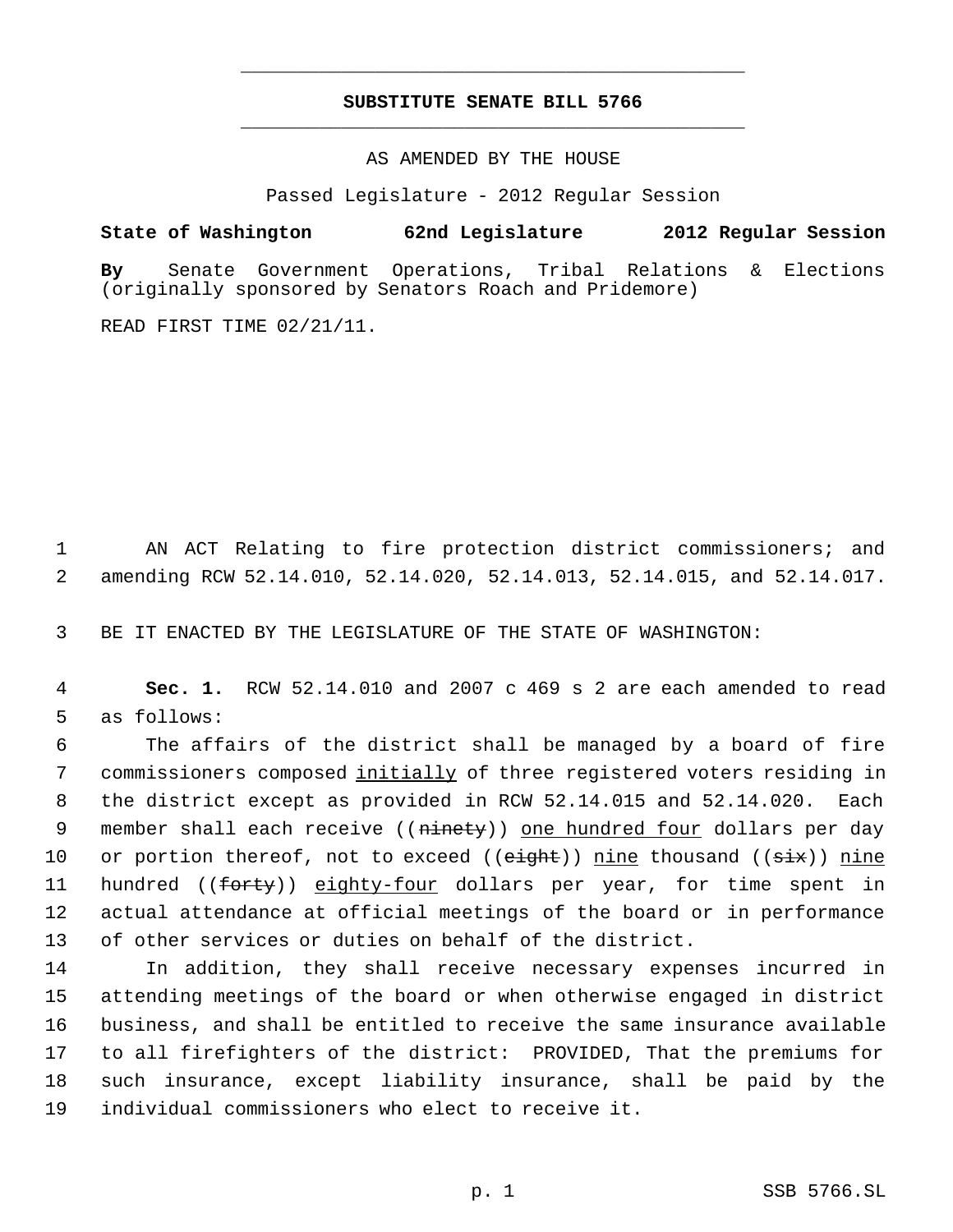Any commissioner may waive all or any portion of his or her compensation payable under this section as to any month or months during his or her term of office, by a written waiver filed with the secretary as provided in this section. The waiver, to be effective, must be filed any time after the commissioner's election and prior to the date on which the compensation would otherwise be paid. The waiver shall specify the month or period of months for which it is made.

 The board shall fix the compensation to be paid the secretary and all other agents and employees of the district. The board may, by resolution adopted by unanimous vote, authorize any of its members to serve as volunteer firefighters without compensation. A commissioner actually serving as a volunteer firefighter may enjoy the rights and benefits of a volunteer firefighter.

 The dollar thresholds established in this section must be adjusted for inflation by the office of financial management every five years, beginning July 1, 2008, based upon changes in the consumer price index during that time period. "Consumer price index" means, for any calendar year, that year's annual average consumer price index, for Washington state, for wage earners and clerical workers, all items, compiled by the bureau of labor and statistics, United States department of labor. If the bureau of labor and statistics develops more than one consumer price index for areas within the state, the index covering the greatest number of people, covering areas exclusively within the boundaries of the state, and including all items shall be used for the adjustments for inflation in this section. The office of financial management must calculate the new dollar threshold and transmit it to the office of the code reviser for publication in the Washington State Register at least one month before the new dollar threshold is to take effect.

 A person holding office as commissioner for two or more special purpose districts shall receive only that per diem compensation authorized for one of his or her commissioner positions as compensation for attending an official meeting or conducting official services or duties while representing more than one of his or her districts. However, such commissioner may receive additional per diem compensation if approved by resolution of all boards of the affected commissions.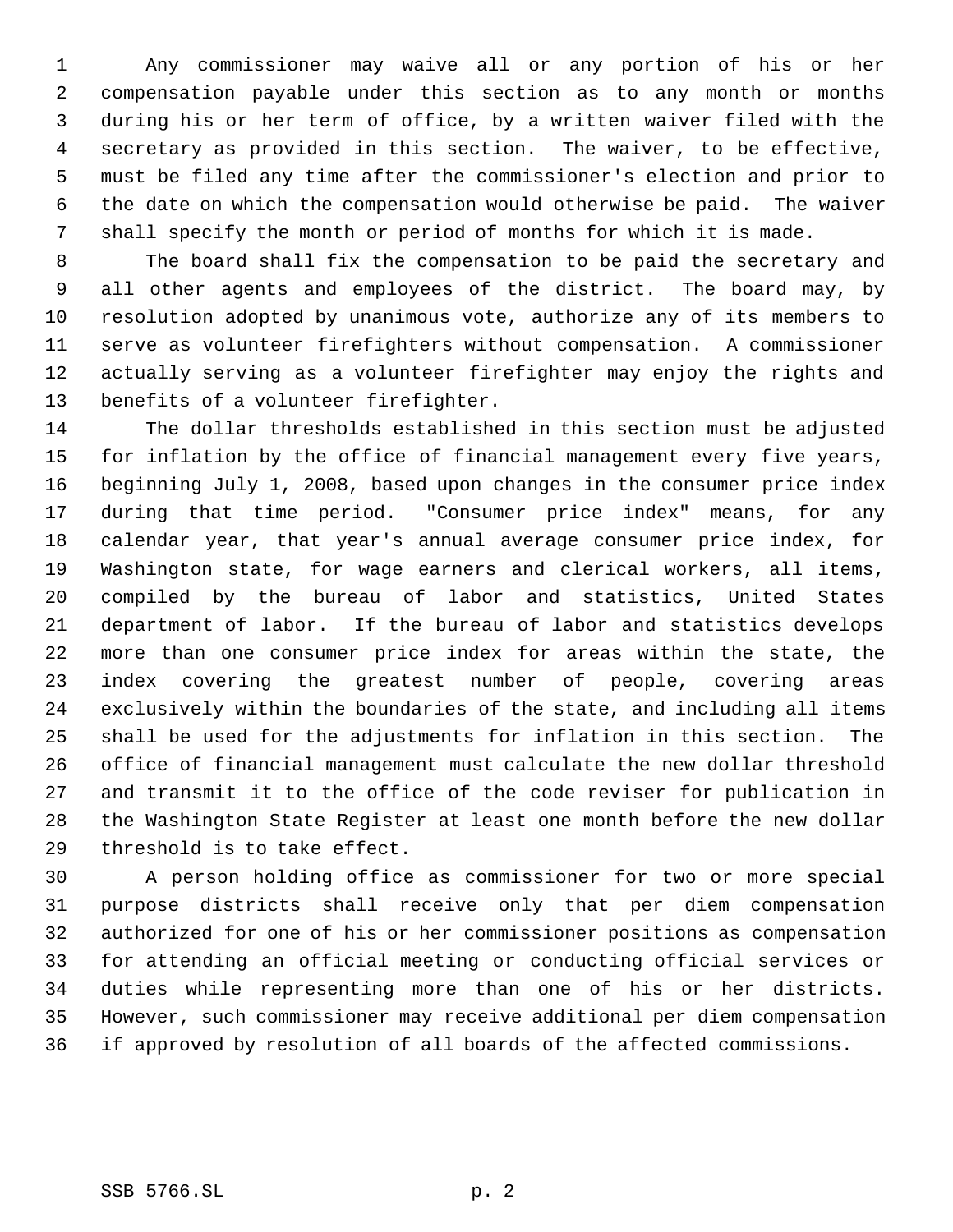**Sec. 2.** RCW 52.14.020 and 1984 c 230 s 29 are each amended to read as follows:

 (1) In a fire protection district maintaining a fire department consisting wholly of personnel employed on a full-time, fully-paid 5 basis, there shall be five fire commissioners. A fire protection district with an annual budget of ten million dollars or more may have 7 seven fire commissioners. ((The))

 (2)(a) If two positions are created on boards of fire commissioners 9 by this section, such positions shall be filled initially as for a vacancy, except that the appointees shall draw lots, one appointee to serve until the next general fire district election after the appointment, at which two commissioners shall be elected for six-year terms, and the other appointee to serve until the second general fire district election after the appointment, at which two commissioners shall be elected for six-year terms.

 (b) If four positions are created on boards of fire commissioners 17 by this section, such positions shall be filled initially as for a 18 vacancy, except that the appointees shall draw lots, three appointees 19 to serve until the next general fire district election after the 20 appointment, at which three commissioners shall be elected for six-year terms and two commissioners shall be elected for four-year terms, and the other appointee to serve until the second general fire district 23 election after the appointment, at which two commissioners shall be elected for six-year terms.

 **Sec. 3.** RCW 52.14.013 and 1994 c 223 s 49 are each amended to read as follows:

 The board of fire commissioners of a fire protection district may adopt a resolution by unanimous vote causing a ballot proposition to be submitted to voters of the district authorizing the creation of commissioner districts. The board of fire commissioners shall create commissioner districts if the ballot proposition authorizing the creation of commissioner districts is approved by a simple majority vote of the voters of the fire protection district voting on the proposition. Three commissioner districts shall be created for a fire 35 protection district with three commissioners, ((and)) five commissioner districts shall be created for a fire protection district with five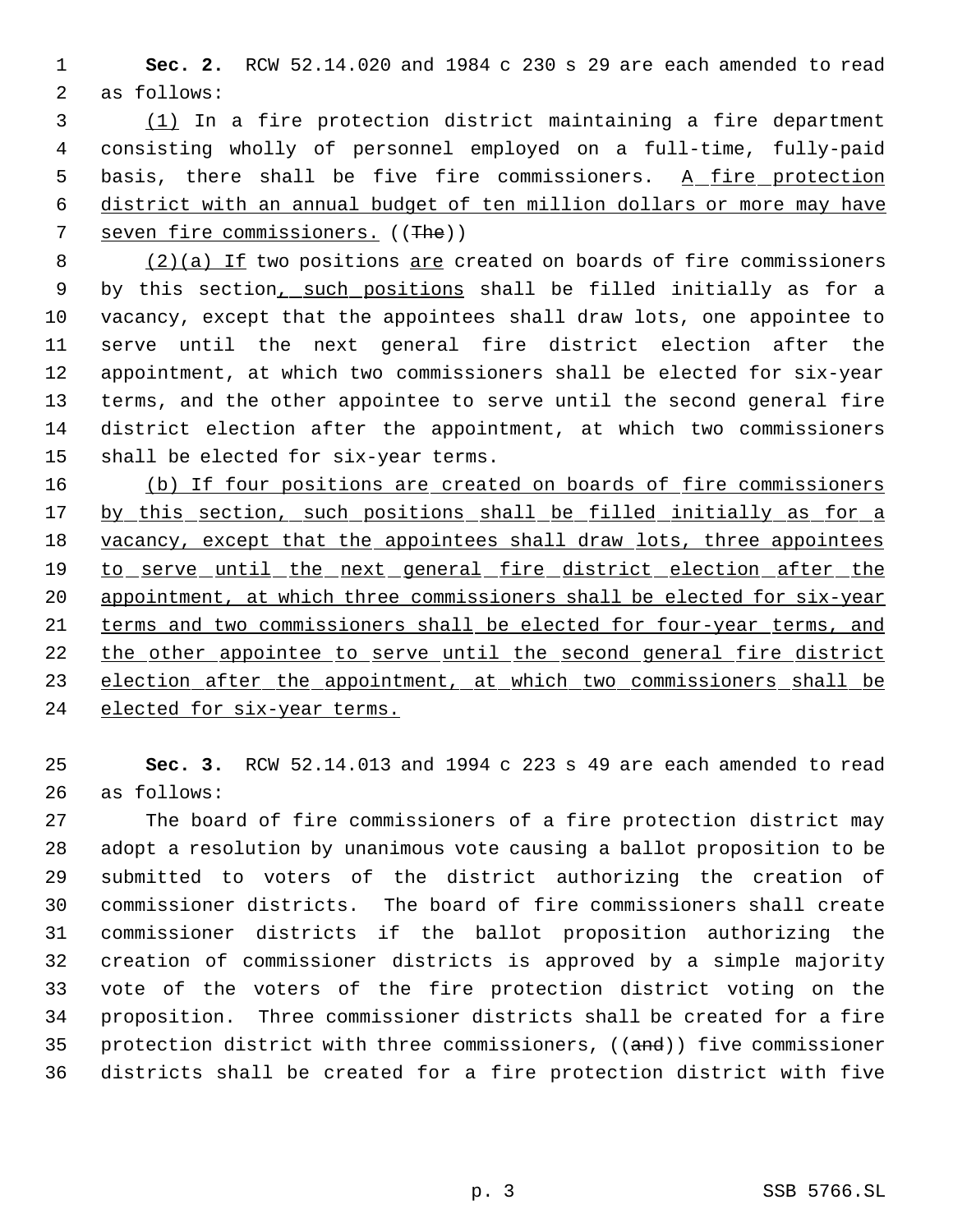commissioners, and seven commissioner districts shall be created for a 2 fire protection district with seven commissioners. No two commissioners may reside in the same commissioner district.

 No change in the boundaries of any commissioner district shall be made within one hundred twenty days next before the date of a general district election, nor within twenty months after the commissioner districts have been established or altered. However, if a boundary change results in one commissioner district being represented by two or more commissioners, those commissioners having the shortest unexpired terms shall be assigned by the commission to commissioner districts where there is a vacancy, and the commissioners so assigned shall be deemed to be residents of the commissioner districts to which they are assigned for purposes of determining whether those positions are vacant.

 The population of each commissioner district shall include approximately equal population. Commissioner districts shall be 17 redrawn as provided in chapter ((29.70)) 29A.76 RCW. Commissioner districts shall be used as follows: (1) Only a registered voter who resides in a commissioner district may be a candidate for, or serve as, a commissioner of the commissioner district; and (2) only voters of a commissioner district may vote at a primary to nominate candidates for a commissioner of the commissioner district. Voters of the entire fire protection district may vote at a general election to elect a person as a commissioner of the commissioner district.

 When a board of fire commissioners that has commissioner districts 26 has been increased to five or seven members under RCW 52.14.015, the board of fire commissioners shall divide the fire protection district 28 into five or seven commissioner districts before it appoints the two or 29 four additional fire commissioners. The two or four additional fire commissioners who are appointed shall reside in separate commissioner districts in which no other fire commissioner resides.

 **Sec. 4.** RCW 52.14.015 and 1994 c 223 s 50 are each amended to read as follows:

 In the event a three member board of commissioners of any fire protection district determines by resolution that it would be in the best interest of the district to increase the number of commissioners 37 from three to five or seven, or in the event the board is presented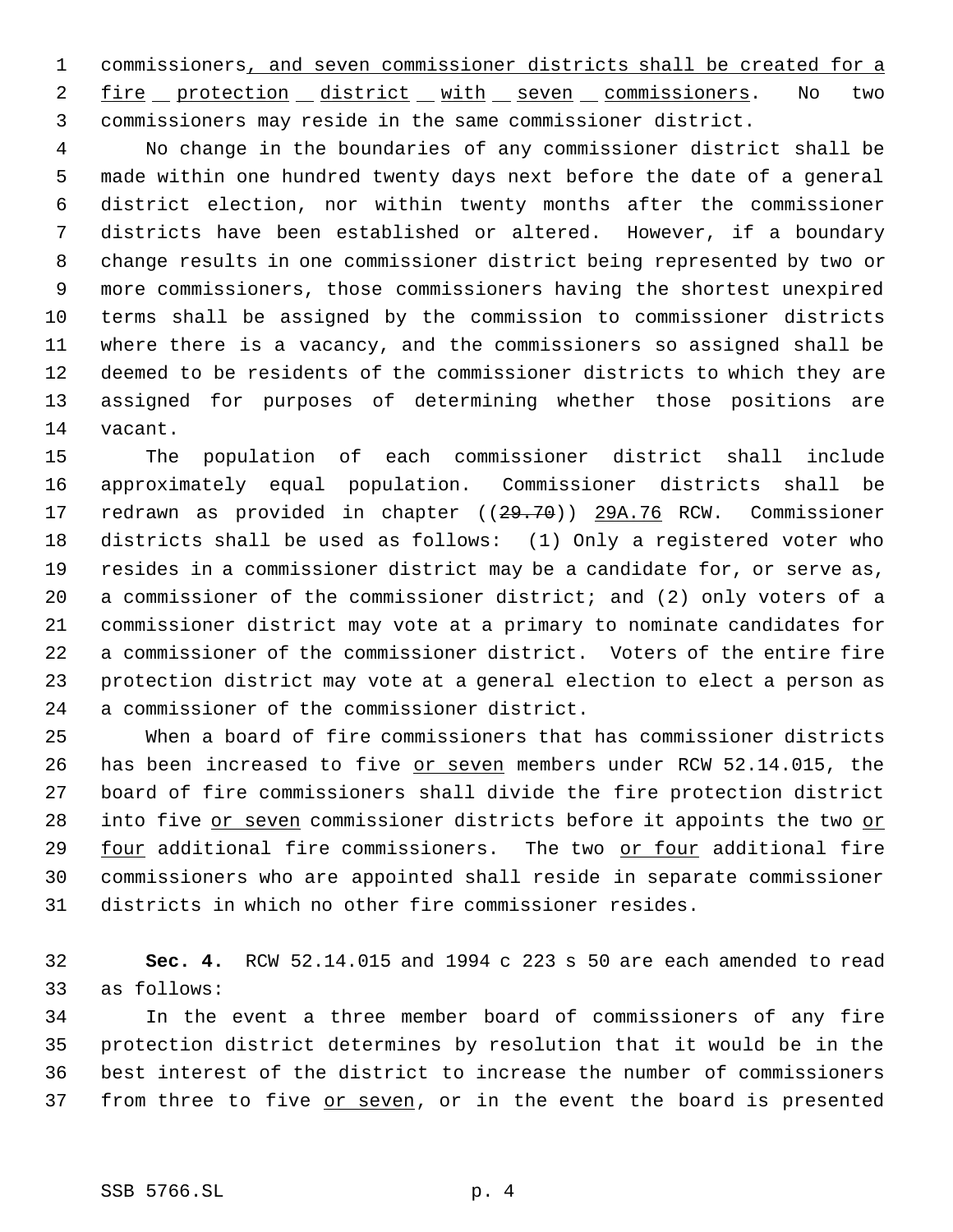with a petition signed by ten percent of the registered voters resident within the district who voted in the last general municipal election calling for such an increase in the number of commissioners of the district, the board shall submit a resolution to the county legislative authority or authorities of the county or counties in which the district is located requesting that an election be held. Upon receipt of the resolution, the legislative authority or authorities of the county or counties shall call a special election to be held within the fire protection district at which election the following proposition shall be submitted to the voters substantially as follows:

11 Shall the board of commissioners of . . . . county fire 12 protection district no. . . . . be increased from three members to 13 five (or seven) members?

14 Yes . . . . . No . . . . . .

 If the fire protection district is located in more than a single county, this proposition shall indicate the name of the district.

 If the proposition receives a majority approval at the election, the board of commissioners of the fire protection district shall be increased to five or seven members. The two or four additional members shall be appointed in the same manner as provided in RCW 52.14.020.

 **Sec. 5.** RCW 52.14.017 and 1997 c 43 s 1 are each amended to read as follows:

24 Except as provided in RCW 52.14.020, in the event a five-member or 25 seven-member board of commissioners of any fire protection district determines by resolution that it would be in the best interest of the fire protection district to decrease the number of commissioners from 28 five to three or from seven to five, or in the event the board is presented with a petition signed by ten percent of the registered voters resident within the district who voted in the last general municipal election calling for such a decrease in the number of commissioners of the district, the board shall submit a resolution to the county legislative authority or authorities of the county or counties in which the district is located requesting that an election be held. Upon receipt of the resolution, the legislative authority or authorities of the county or counties shall call a special election to